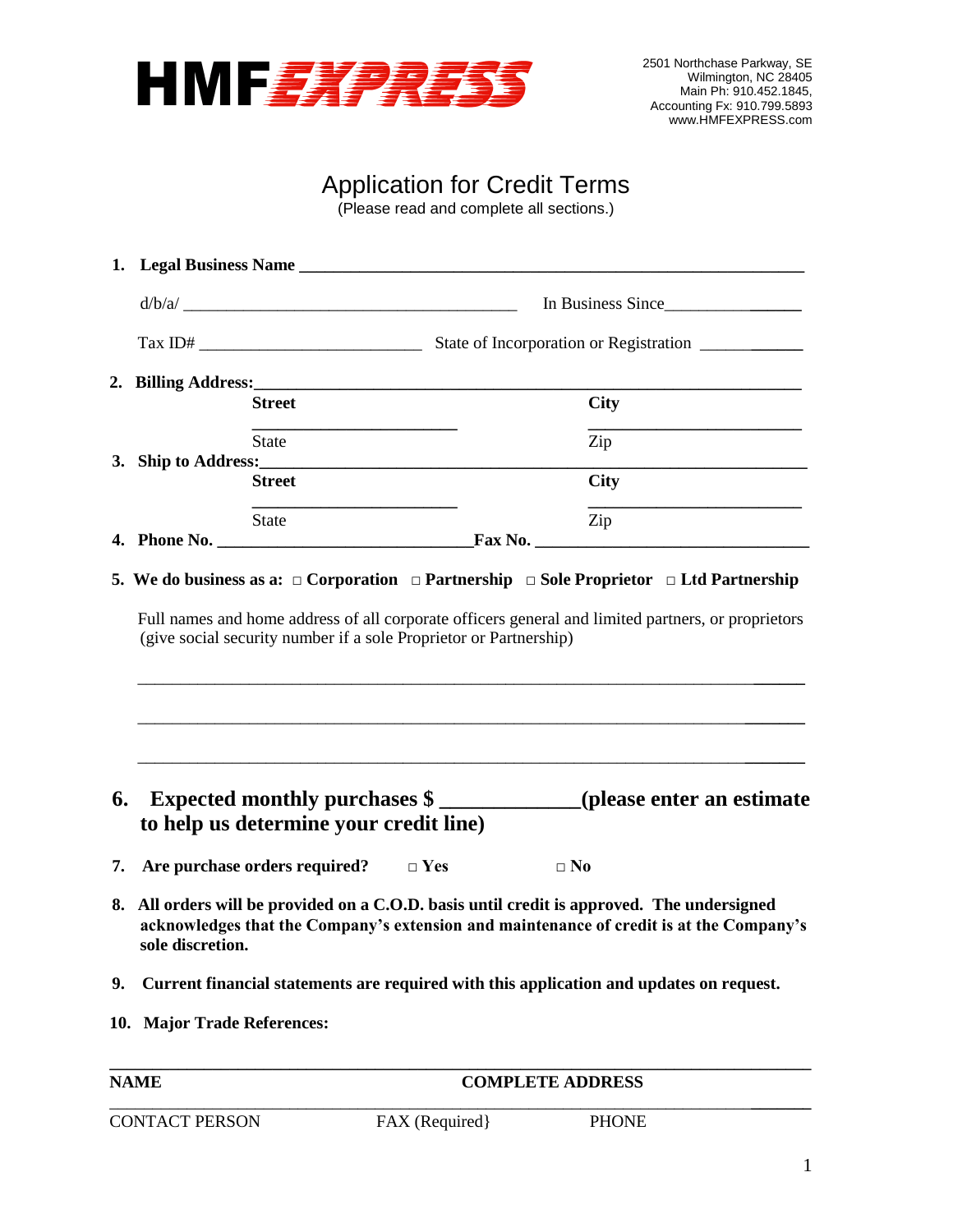

| <b>NAME</b>                              | <b>COMPLETE ADDRESS</b> |                         |  |
|------------------------------------------|-------------------------|-------------------------|--|
| <b>CONTACT PERSON</b>                    | FAX (Required)          | <b>PHONE</b>            |  |
| <b>NAME</b>                              |                         | <b>COMPLETE ADDRESS</b> |  |
| <b>CONTACT PERSON</b>                    | FAX (Required)          | <b>PHONE</b>            |  |
| 11. Bank References:                     |                         |                         |  |
| <b>NAME</b>                              | <b>COMPLETE ADDRESS</b> |                         |  |
| <b>CONTACT PERSON</b>                    | FAX (Required)          | <b>PHONE</b>            |  |
| <b>ACCOUNT NO. &amp; TYPE OF ACCOUNT</b> |                         |                         |  |
| <b>NAME</b>                              | <b>COMPLETE ADDRESS</b> |                         |  |
| <b>CONTACT PERSON</b>                    | FAX (Required)          | <b>PHONE</b>            |  |
| ACCOUNT NO. & TYPE OF ACCOUNT            |                         |                         |  |

- **12. The undersigned acknowledge(s) the Company's payment terms to be NET 30 days and agrees to remit payment in accordance therewith. Past due accounts shall bear interest at the rate of 18% per annum compounded monthly. The undersigned further acknowledge(s) that the foregoing payments terms are subject to change without notice.**
- **13. The undersigned agrees to notify the Company of changes in name, address, ownership or legal entity.**
- **14. The undersigned agrees that in order to induce the Company to extend credit, the proper venue and situs for any suit to collect unpaid amounts shall be in North Carolina. The Applicant expressly waives all jurisdictional rights. Applicant hereby agrees to pay all sums due to Company.**
- **15. It is agreed that default is defined and determined at the discretion of HMF Express, LLC and upon default, the Agreement will be terminated without notice. Upon termination, all amounts owed to HMF Express, LLC will be due and payable without demand or notices of any kind (all of which the Applicant expressly waives). HMF Express, LLC will not be liable for any direct or consequential damages that may be suffered as a result of the termination. If this Agreement is terminated, HMF Express, LLC will be entitled to recover, and must be paid upon demand, a minimum of 40% of the principal balance in addition to the actual principal amount for the purposes of collection fees, legal fees, court costs, and internal costs associated with recovery of the money that the Applicant owes.**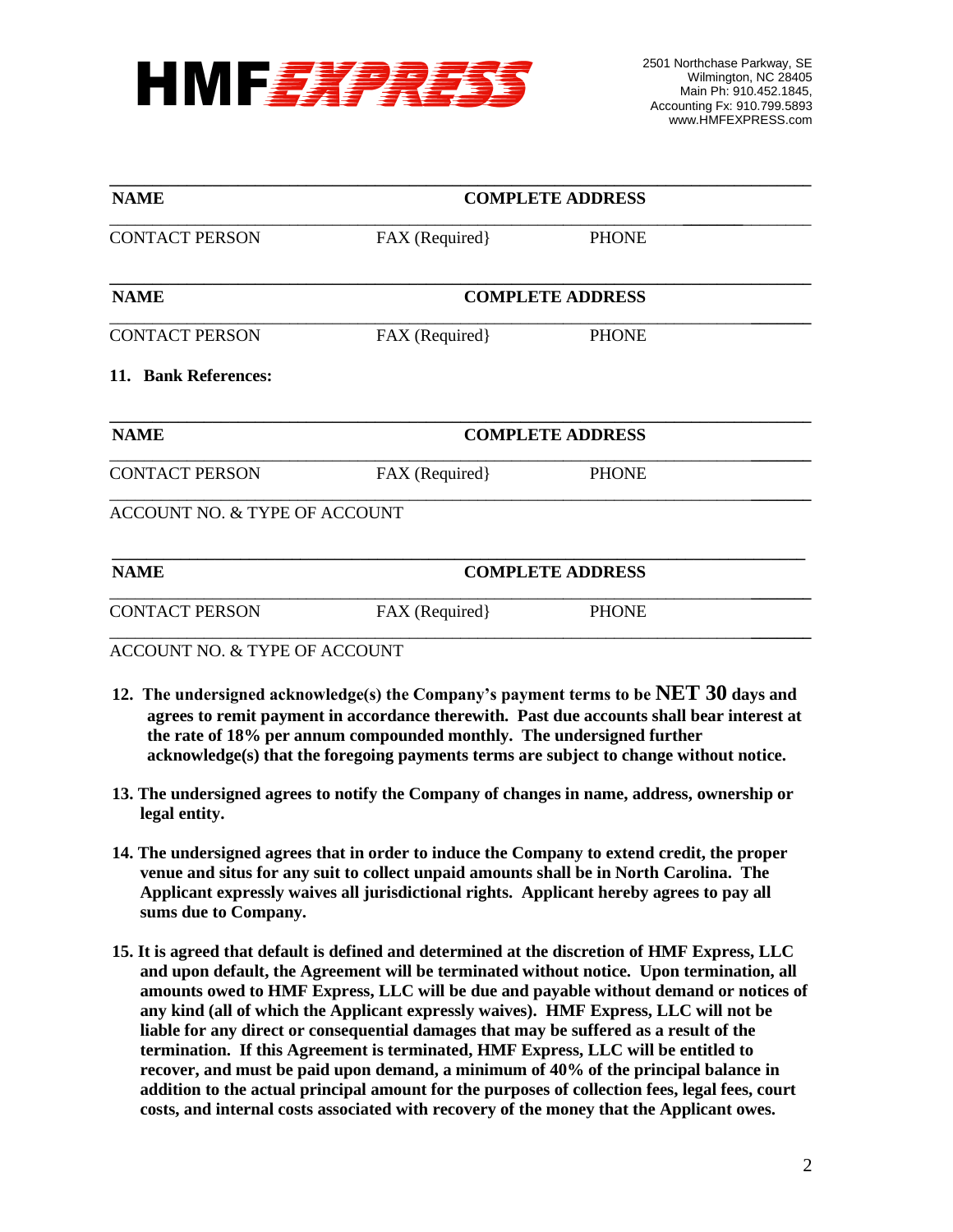

2501 Northchase Parkway, SE Wilmington, NC 28405 Main Ph: 910.452.1845, Accounting Fx: 910.799.5893 www.HMFEXPRESS.com

**16. I further understand that in consideration of the extension of credit to my company for \\\purchase of goods or services, in return I am signing this document and promising to pay in full, in both my individual capacity and on behalf of my company. I hereby unconditionally guarantee payment of all amounts of credit extended to the above named company and individuals from the date hereof. I further warrant that the above**  company and mulviquals from the date here.

THE USE OF MY CORPORATE TITLE IS ONLY TO IDENTIFY MY POSITION IN THE COMPANY AND IN NO WAY NEGATES MY PERSONAL GUARANTEE.

17. The undersigned hereby consent(s) to Company's use of a non-business consumer credit report on the undersigned in order to further evaluate the credit worthiness of the **business can also content as contemplated by the understanding application. The understanding of the understanding of** andersigned as principal(s), and/or guarantor(s) in connection with the extension or business credit as contemplated by this credit application. The undersigned hereby authorize(s) Company to use a consumer credit report on the undersigned from time to time for the extension or continuation of the business credit represented by the credit application. The undersigned as an individual(s) hereby knowingly consent to the use of such credit report consistent with the Federal Fair credit Reporting Act as contained in 15 **U.S.C.** @ 1681 et seq..

| 18. Submitted this<br>day of | 20 |
|------------------------------|----|
|------------------------------|----|

19.

**\_\_\_\_\_\_\_\_\_\_\_\_\_\_\_\_\_\_\_\_\_\_\_\_\_\_\_\_\_\_\_\_\_\_\_\_\_\_\_\_\_\_\_ SIGNATURE** 

Print name

### FMIT ATT DAVS P. O. Box 744100

HMF Express LLC P.O. Box 744100 Atlanta, GA 30384-4100 address here: \_\_\_\_\_\_\_

If you would like invoices emailed please provide email

\*\*Please complete the attached resale certificate or include a copy of your own.\*\*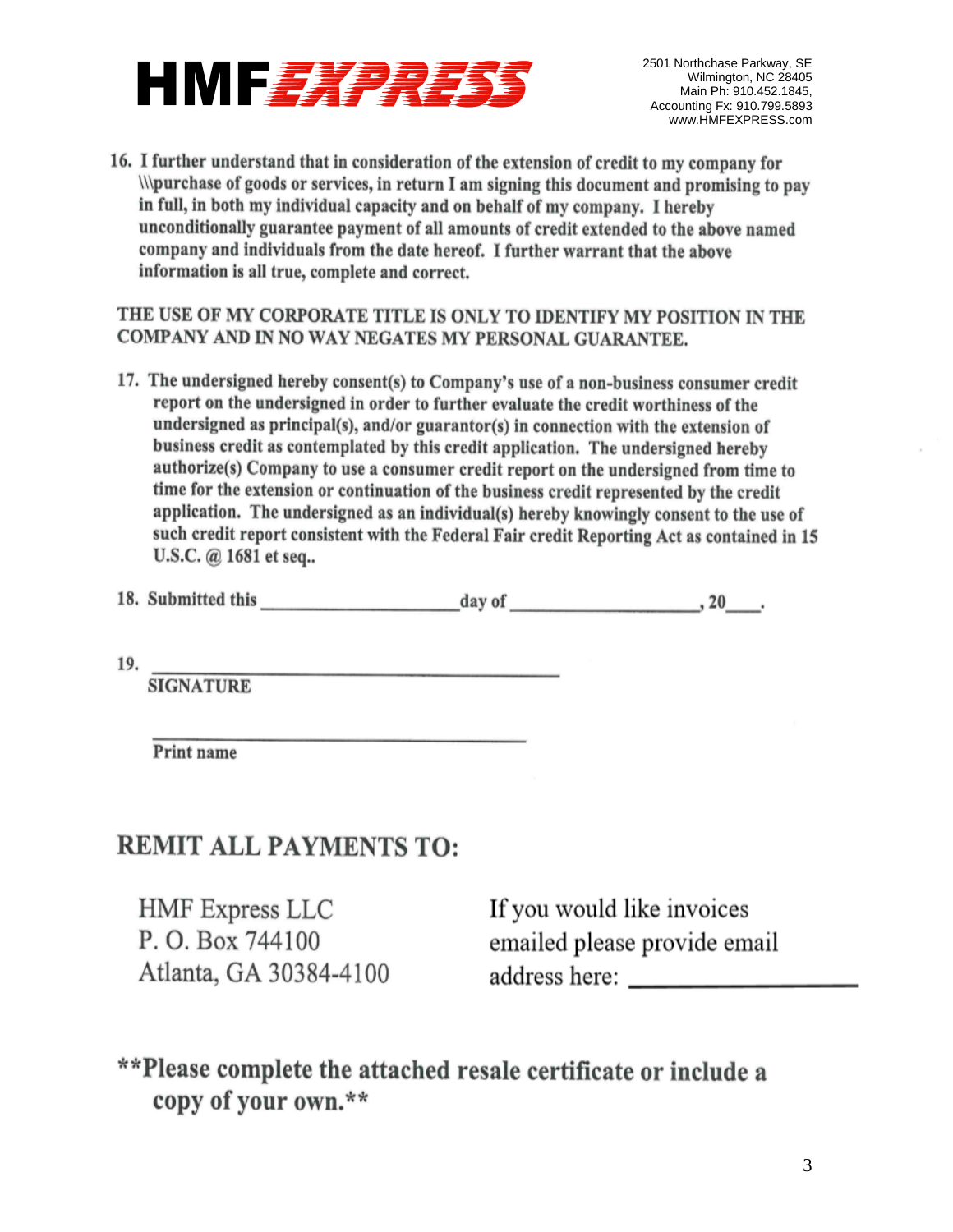### Streamlined Sales and Use Tax Agreement **Certificate of Exemption**

This is a multi-state form. Not all states allow all exemptions listed on this form. Purchasers are responsible for knowing if they qualify to claim exemption from tax in the state that would otherwise be due tax on this sale. The seller may be required to provide this exemption certificate (or data elements required on the form) to a state that would otherwise be due tax on this sale.

The purchaser will be held liable for any tax and interest, and possibly civil and criminal penalties imposed by the member state, if the purchaser is not eligible to claim this exemption. A seller may not accept a certificate of exemption for an entity-based exemption on a sale made at a location operated by the seller within the designated state if the state does not allow such an entity-based exemption.

|                                                                                                                                                                                                                                                                                                                                                           |                                                                                  |                                                                            | If not, enter the two-letter postal abbreviation for the state under whose laws you are claiming exemption.                                                                                                                             |                  |                         |
|-----------------------------------------------------------------------------------------------------------------------------------------------------------------------------------------------------------------------------------------------------------------------------------------------------------------------------------------------------------|----------------------------------------------------------------------------------|----------------------------------------------------------------------------|-----------------------------------------------------------------------------------------------------------------------------------------------------------------------------------------------------------------------------------------|------------------|-------------------------|
|                                                                                                                                                                                                                                                                                                                                                           |                                                                                  |                                                                            | Check if this certificate is for a single purchase and enter the related invoice/purchase order #                                                                                                                                       |                  |                         |
| <b>Please print</b>                                                                                                                                                                                                                                                                                                                                       |                                                                                  |                                                                            |                                                                                                                                                                                                                                         |                  |                         |
| Name of purchaser                                                                                                                                                                                                                                                                                                                                         |                                                                                  |                                                                            |                                                                                                                                                                                                                                         |                  |                         |
| <b>Business address</b>                                                                                                                                                                                                                                                                                                                                   |                                                                                  | City                                                                       |                                                                                                                                                                                                                                         | State            | Zip code                |
| Purchaser's tax ID number                                                                                                                                                                                                                                                                                                                                 |                                                                                  | State of issue                                                             |                                                                                                                                                                                                                                         | Country of issue |                         |
| <b>FEIN</b><br>If no tax ID number,<br>enter one of the following:                                                                                                                                                                                                                                                                                        |                                                                                  | Driver's license number/State issued ID number<br>state of issue<br>number |                                                                                                                                                                                                                                         |                  | Foreign diplomat number |
| Name of seller from whom you are purchasing, leasing, or renting                                                                                                                                                                                                                                                                                          |                                                                                  |                                                                            |                                                                                                                                                                                                                                         |                  |                         |
| Seller's address                                                                                                                                                                                                                                                                                                                                          |                                                                                  | City                                                                       |                                                                                                                                                                                                                                         | State            | Zip code                |
| Type of business. Check the number that describes your business.<br>01 Accommodation and food services<br>02 Agricultural, forestry, fishing, and hunting<br>03 Construction<br>04 Finance and insurance<br>05 Information, publishing, and communications<br>06 Manufacturing<br>07 Mining<br>08 Real estate<br>09 Rental and leasing<br>10 Retail trade |                                                                                  |                                                                            | 11 Transportation and warehousing<br>12 Utilities<br>13 Wholesale trade<br>14 Business services<br>15 Professional services<br>16 Education and health-care services<br>17 Nonprofit organization<br>18 Government<br>19 Not a business |                  |                         |
| Reason for exemption. Check the letter that identifies the reason for the exemption.                                                                                                                                                                                                                                                                      |                                                                                  |                                                                            |                                                                                                                                                                                                                                         |                  |                         |
| В<br>State<br>C                                                                                                                                                                                                                                                                                                                                           | Federal government (department)<br>government (name)<br>Tribal government (name) | $\mathbf{I}$<br>J                                                          | H Agricultural production #<br>Industrial production/manufacturing #<br>Direct pay permit $#_$<br>Multiple points of use (services, digital goods, or computer                                                                          |                  |                         |
| Foreign diplomat #<br>D                                                                                                                                                                                                                                                                                                                                   |                                                                                  | K<br>L                                                                     | software delivered electronically)                                                                                                                                                                                                      |                  |                         |

| $-$<br>purchaser<br>Signature of authorized | name here<br>Prim | Title | Date |
|---------------------------------------------|-------------------|-------|------|
|                                             |                   |       |      |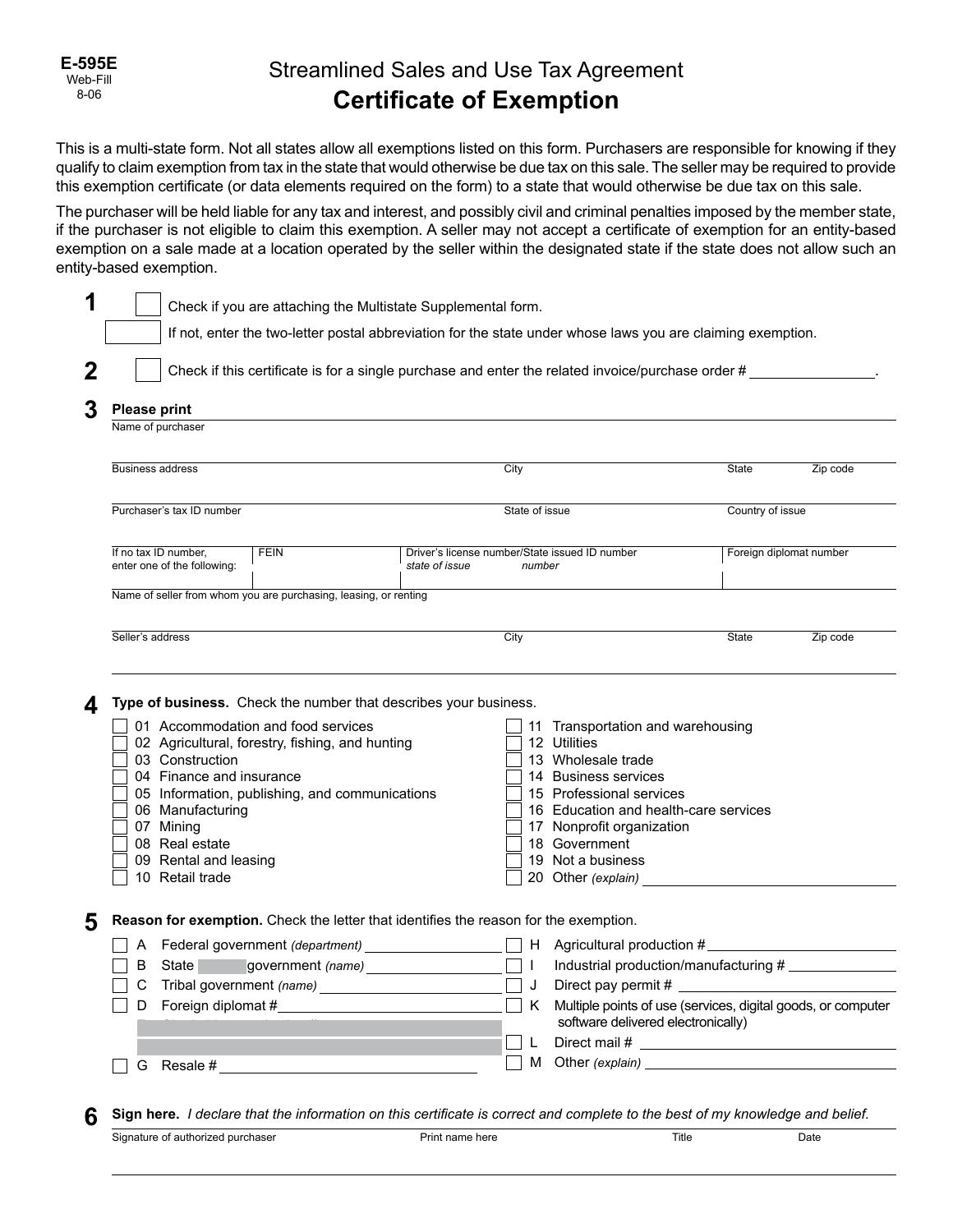# Streamlined Sales and Use Tax Agreement **Certificate of Exemption: Multistate Supplemental**

Name of purchaser

| <b>State</b> | <b>Reason for exemption</b> | Identification number (if required) |
|--------------|-----------------------------|-------------------------------------|
| AR*          |                             |                                     |
| IA           |                             |                                     |
| $\sf IN$     |                             |                                     |
| KS           |                             |                                     |
| KY           |                             |                                     |
| MI           |                             |                                     |
| MN           |                             |                                     |
| NC           |                             |                                     |
| <b>ND</b>    |                             |                                     |
| <b>NE</b>    |                             |                                     |
| NJ           |                             |                                     |
| <b>NV</b>    |                             |                                     |
| OH           |                             |                                     |
| OK           |                             |                                     |
| SD           |                             |                                     |
| TN*          |                             |                                     |
| UT           |                             |                                     |
| WV           |                             |                                     |
| <b>WY</b>    |                             |                                     |

\*SSUTA Direct Mail and MPU provisions are not in effect for Arkansas and Tennessee.